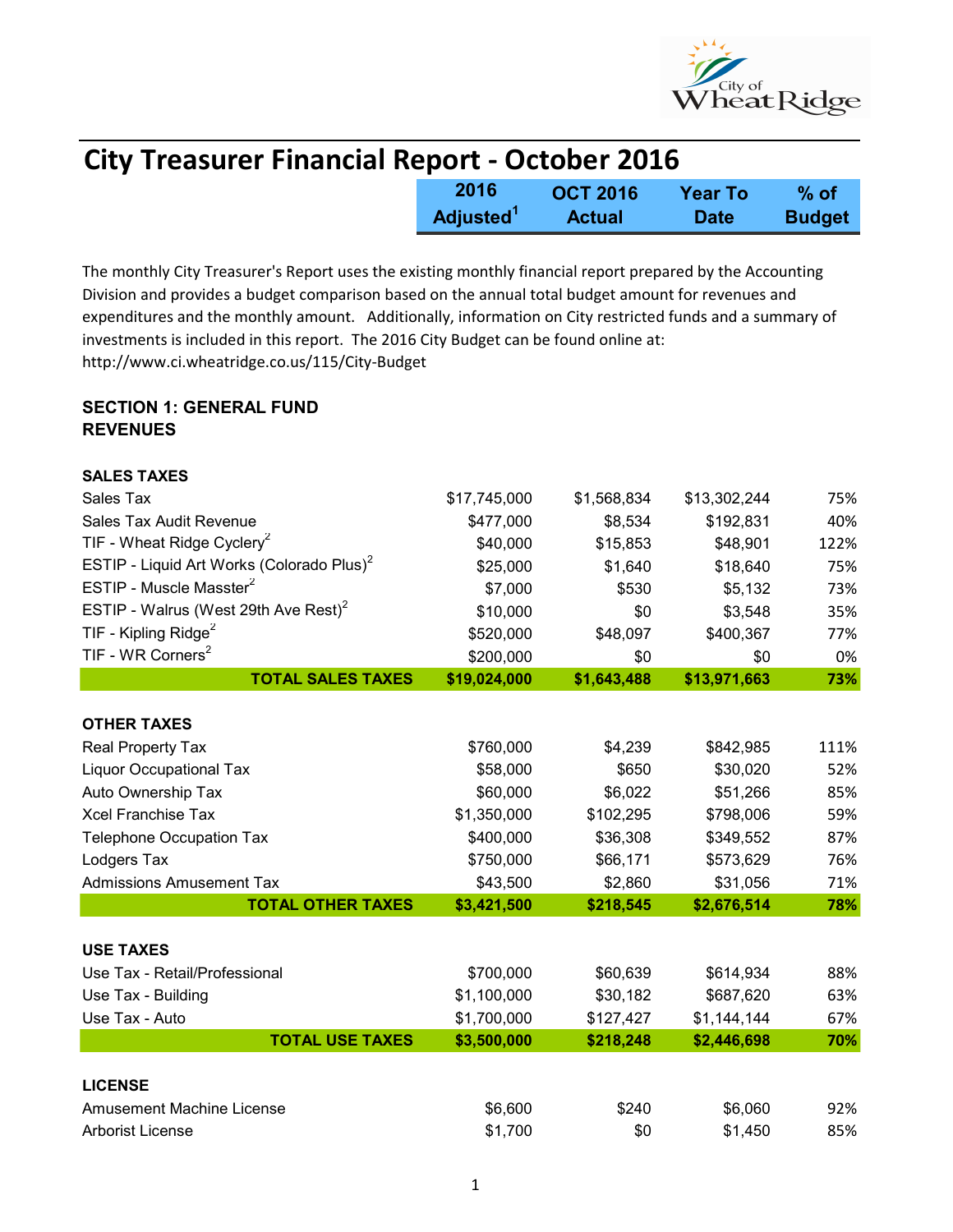

## City Treasurer Financial Report - October 2016

|                                     | 2016                  | <b>OCT 2016</b> | <b>Year To</b> | $%$ of        |
|-------------------------------------|-----------------------|-----------------|----------------|---------------|
|                                     | Adjusted <sup>1</sup> | <b>Actual</b>   | <b>Date</b>    | <b>Budget</b> |
| <b>Contractors License</b>          | \$125,000             | \$11,609        | \$116,159      | 93%           |
| Liquor License Fee                  | \$18,000              | \$2,446         | \$13,313       | 74%           |
| <b>Building Permits</b>             | \$800,000             | \$27,384        | \$430,806      | 54%           |
| <b>Street Cut Permits</b>           | \$160,000             | \$7,623         | \$234,762      | 147%          |
| <b>Cable TV Permits</b>             | \$365,000             | \$98,617        | \$292,243      | 80%           |
| <b>Elevator Inspection Fees</b>     | \$28,000              | \$0             | \$28,290       | 101%          |
| Pawn Shop License Fees              | \$10,000              | \$0             | \$10,000       | 100%          |
| <b>Business License Fees</b>        | \$85,000              | \$960           | \$101,337      | 119%          |
| <b>TOTAL LICENSE</b>                | \$1,599,300           | \$148,879       | \$1,234,420    | 77%           |
| <b>INTERGOVERNMENTAL</b>            |                       |                 |                |               |
| Cigarette Tax                       | \$84,000              | \$7,716         | \$63,847       | 76%           |
| <b>County Road and Bridge</b>       | \$280,000             | \$8,020         | \$283,865      | 101%          |
| Arvada Ridge Redevelopment          | \$100,000             | \$0             | \$100,000      | 100%          |
| <b>Highway Users Tax</b>            | \$1,050,000           | \$105,253       | \$713,859      | 68%           |
| Motor Vehicle Registration          | \$119,000             | \$11,207        | \$93,133       | 78%           |
| Wheat Ridge Fire Radio              | \$31,500              | \$0             | \$17,725       | 56%           |
| E911 Reimbursements                 | \$59,500              | \$1,694         | \$41,158       | 69%           |
| <b>EPA Brownfields Grant</b>        | \$79,000              | \$0             | \$33,602       | 43%           |
| Police - CATPA Auto Theft Grant     | \$84,500              | \$13,205        | \$54,747       | 65%           |
| Police - Seat Belt Safety Grant     | \$2,500               | \$0             | \$1,500        | 60%           |
| Police - Drug Overtime Grant        | \$20,000              | \$0             | \$15,580       | 78%           |
| Police - Bryne Grant                | \$11,454              | \$0             | \$11,454       | 100%          |
| Police - Child Safety Grant         | \$5,000               | \$0             | \$0            | 0%            |
| Police - Ballistic Vest Grant       | \$7,500               | \$0             | \$3,837        | 51%           |
| Police - LEAF Grant                 | \$17,500              | \$0             | \$9,355        | 53%           |
| Police - HVIDE                      | \$11,500              | \$0             | \$9,040        | 79%           |
| Police - 2016 Post Grant            | \$7,500               | \$0             | \$10,476       | 140%          |
| <b>TOTAL INTERGOVERNMENTAL</b>      | \$1,970,454           | \$147,095       | \$1,463,178    | 74%           |
| <b>SERVICES</b>                     |                       |                 |                |               |
| <b>Zoning Applications</b>          | \$42,400              | \$125           | \$19,039       | 45%           |
| <b>Planning Reimbursement Fees</b>  | \$3,000               | \$0             | \$472          | 16%           |
| <b>Engineering Fees</b>             | \$14,000              | \$0             | \$37,507       | 268%          |
| Misc. Zoning Fees                   | \$1,000               | \$25            | \$711          | 71%           |
| Plan Review Fees                    | \$225,000             | \$14,022        | \$179,911      | 80%           |
| <b>Pavilion/Park Rental Revenue</b> | \$25,500              | \$350           | \$27,472       | 108%          |
| <b>Athletics Revenue</b>            | \$119,430             | \$7,454         | \$96,483       | 81%           |
| <b>Active Adult Center Revenue</b>  | \$202,600             | \$16,733        | \$148,158      | 73%           |
| <b>Parks Historic Facilities</b>    | \$21,500              | \$3,175         | \$27,800       | 129%          |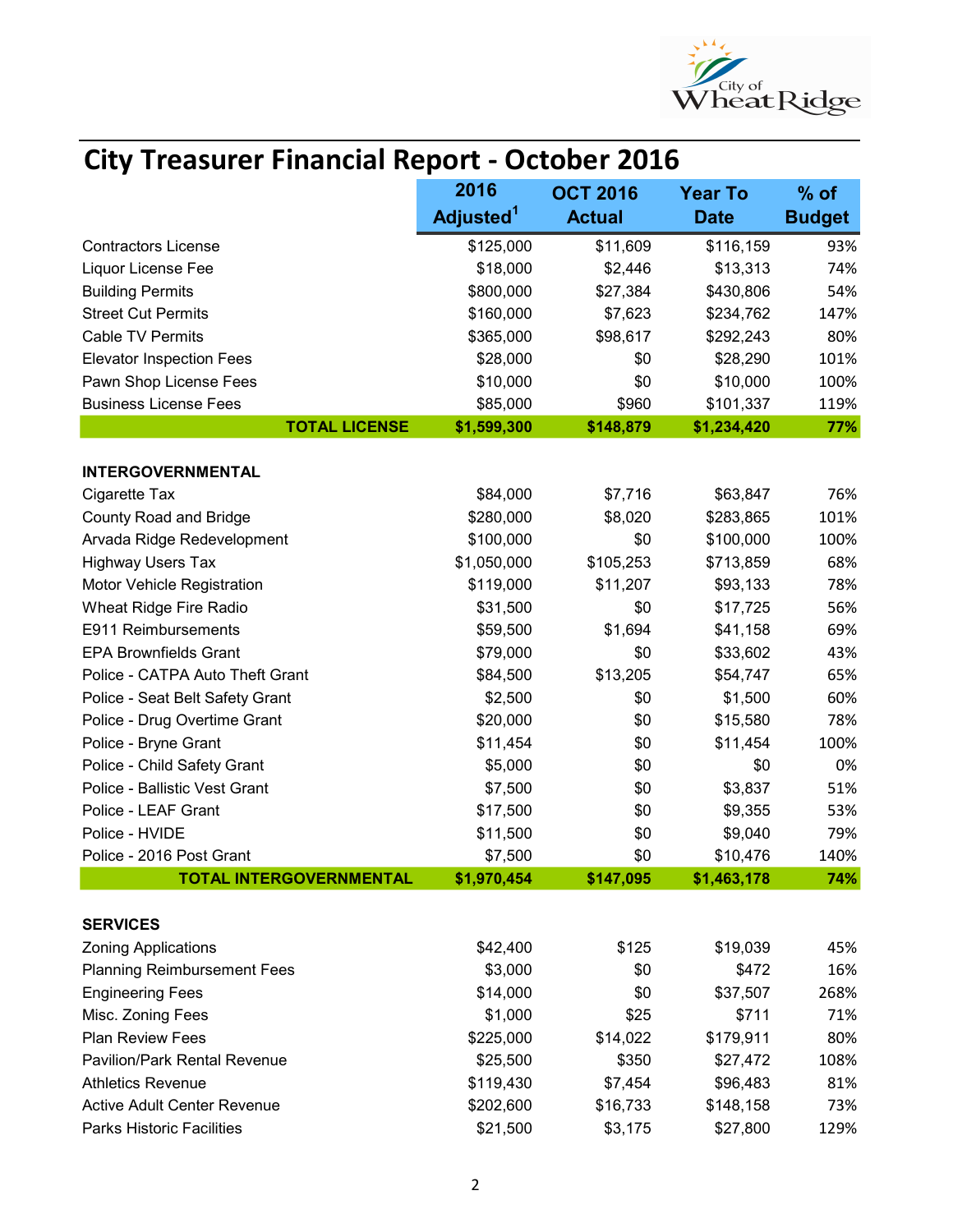

## City Treasurer Financial Report - October 2016

|                                      | 2016                  | <b>OCT 2016</b> | <b>Year To</b> | $%$ of        |
|--------------------------------------|-----------------------|-----------------|----------------|---------------|
|                                      | Adjusted <sup>1</sup> | <b>Actual</b>   | <b>Date</b>    | <b>Budget</b> |
| Gen. Prog. Revenue                   | \$166,510             | \$8,139         | \$134,641      | 81%           |
| Anderson Building Revenue            | \$11,000              | \$765           | \$10,358       | 94%           |
| <b>Outdoor Swimming Fees</b>         | \$146,100             | \$323           | \$153,876      | 105%          |
| Retail Marijuana Fees                | \$130,000             | \$12,939        | \$125,017      | 96%           |
| Police Report Fees                   | \$15,000              | \$1,069         | \$11,370       | 76%           |
| Pawn Shop Ticket Fees                | \$20,000              | \$0             | \$15,944       | 80%           |
| Sex Offender Registration            | \$7,000               | \$450           | \$5,935        | 85%           |
| <b>Police Drug Destruction Fees</b>  | \$200                 | \$0             | \$150          | 75%           |
| Police Fees - MISC                   | \$5,000               | \$346           | \$3,884        | 78%           |
| Police Duty Reimbursement            | \$53,160              | \$9,103         | \$25,523       | 48%           |
| <b>TOTAL SERVICES</b>                | \$1,208,400           | \$75,018        | \$1,024,251    | 85%           |
| <b>FINES &amp; FORFEITURES</b>       |                       |                 |                |               |
| <b>Municipal Court Fines</b>         | \$110,000             | \$9,279         | \$88,999       | 81%           |
| <b>Nuisance Violations Fees</b>      | \$50,000              | $-$169$         | \$28,965       | 58%           |
| <b>Handicap Parking Fees</b>         | \$750                 | \$0             | \$960          | 128%          |
| Traffic                              | \$425,000             | \$41,170        | \$452,435      | 106%          |
| General                              | \$60,000              | \$1,965         | \$34,803       | 58%           |
| Other                                | \$18,000              | \$1,185         | \$8,309        | 46%           |
| Parking                              | \$7,000               | \$70            | \$3,030        | 43%           |
| No Proof of Insurance                | \$15,000              | \$2,590         | \$18,841       | 126%          |
| <b>TOTAL FINE &amp; FORFEITURES</b>  | \$685,750             | \$56,090        | \$636,342      | 93%           |
| <b>INTEREST</b>                      |                       |                 |                |               |
| <b>Interest Earnings</b>             | \$50,000              | \$2,190         | \$27,884       | 56%           |
| <b>TOTAL INTEREST</b>                | \$50,000              | \$2,190         | \$27,884       | 56%           |
|                                      |                       |                 |                |               |
| <b>OTHER</b>                         |                       |                 |                |               |
| Cable Peg Fees                       | \$38,000              | \$10,491        | \$30,625       | 81%           |
| Miscellaneous Revenue - Zoppe Circus | \$0                   | \$0             | \$0            | n/a           |
| Xcel Solar Garden Credits            | \$50,000              | \$7,044         | \$54,042       | 108%          |
| Miscellaneous Income                 | \$485,000             | \$16,838        | \$251,814      | 52%           |
| <b>TOTAL OTHER</b>                   | \$573,000             | \$34,373        | \$336,481      | 59%           |
| <b>Total General Fund</b>            | \$32,032,404          | \$2,543,926     | \$23,817,431   | 74%           |
| <b>Fund Balance Carryover</b>        | \$8,271,981           | \$0             | \$8,951,966    |               |
| <b>Total Funds Available</b>         | \$40,304,385          | \$2,543,926     | \$32,769,397   |               |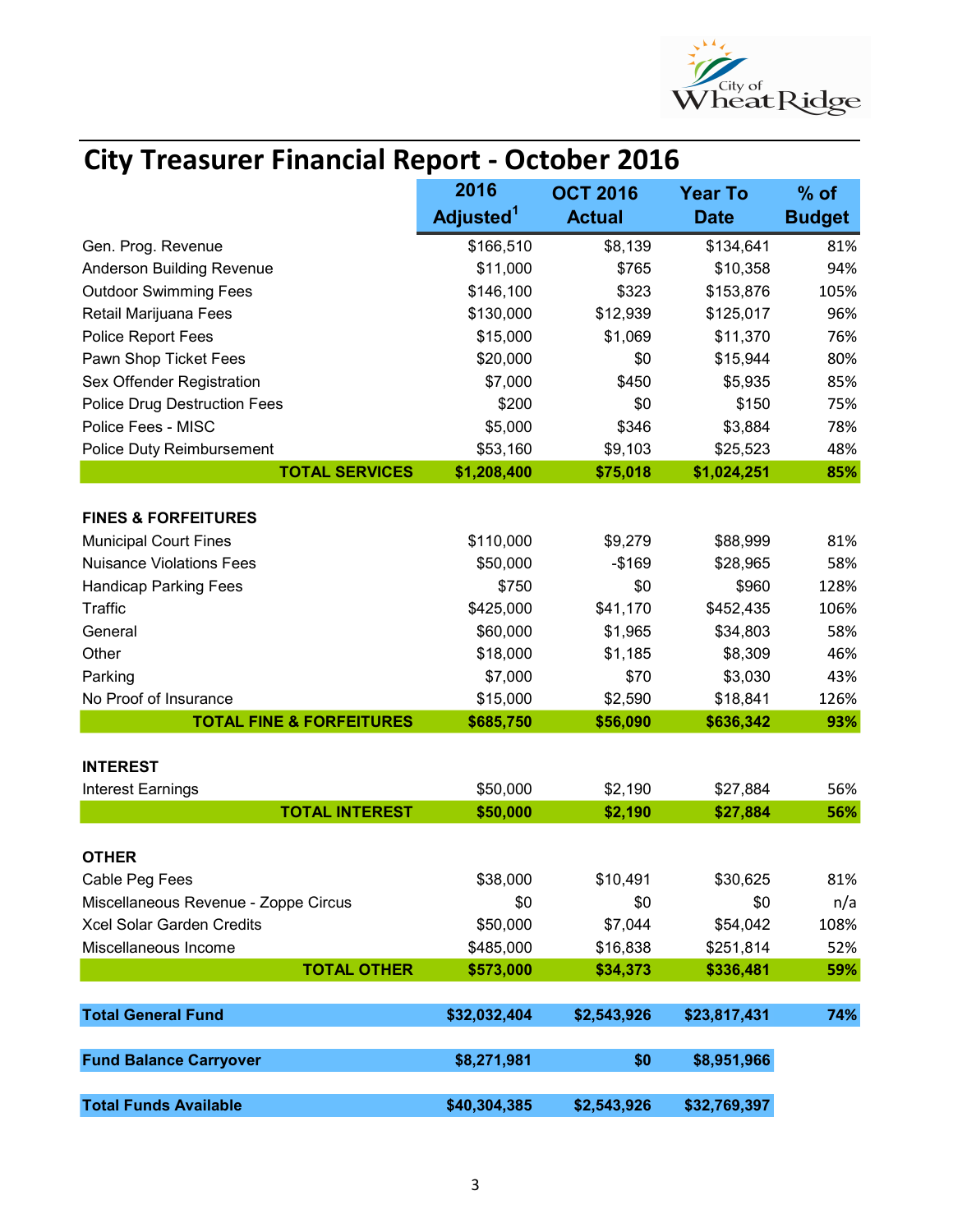

| <b>City Treasurer Financial Report - October 2016</b> |                               |                                  |                               |                         |  |
|-------------------------------------------------------|-------------------------------|----------------------------------|-------------------------------|-------------------------|--|
|                                                       | 2016<br>Adjusted <sup>1</sup> | <b>OCT 2016</b><br><b>Actual</b> | <b>Year To</b><br><b>Date</b> | $%$ of<br><b>Budget</b> |  |
| <b>SECTION 2: GENERAL FUND EXPENDITURES</b>           |                               |                                  |                               |                         |  |
| Legislative                                           |                               |                                  |                               |                         |  |
| Legislative Services                                  | \$443,472                     | \$14,211                         | \$379,960                     | 86%                     |  |
| <b>Total</b>                                          | \$443,472                     | \$14,211                         | \$379,960                     | 86%                     |  |
| <b>City Manager's Office</b>                          |                               |                                  |                               |                         |  |
| <b>City Manager</b>                                   | \$315,556                     | \$17,884                         | \$224,495                     | 71%                     |  |
| <b>Economic Development</b>                           | \$1,760,378                   | \$47,709                         | \$1,243,353                   | 71%                     |  |
| <b>Total</b>                                          | \$2,075,934                   | \$65,593                         | \$1,467,848                   | 71%                     |  |
| <b>City Attorney</b>                                  |                               |                                  |                               |                         |  |
| <b>City Attorney</b>                                  | \$298,063                     | \$20,282                         | \$208,881                     | 70%                     |  |
| <b>Total</b>                                          | \$298,063                     | \$20,282                         | \$208,881                     | 70%                     |  |
| <b>City Clerk's Office</b>                            |                               |                                  |                               |                         |  |
| <b>City Clerk</b>                                     | \$156,199                     | \$8,774                          | \$96,832                      | 62%                     |  |
| <b>Total</b>                                          | \$156,199                     | \$8,774                          | \$96,832                      | 62%                     |  |
| <b>City Treasurer</b>                                 |                               |                                  |                               |                         |  |
| <b>City Treasurer</b>                                 | \$43,278                      | \$2,491                          | \$36,574                      | 85%                     |  |
| <b>Total</b>                                          | \$43,278                      | \$2,491                          | \$36,574                      | 85%                     |  |
| <b>Central Charges</b>                                |                               |                                  |                               |                         |  |
| <b>Central Charges</b>                                | \$3,100,701                   | \$188,252                        | \$2,453,490                   | 79%                     |  |
| <b>Total</b>                                          | \$3,100,701                   | \$188,252                        | \$2,453,490                   | 79%                     |  |
| <b>Municipal Court</b>                                |                               |                                  |                               |                         |  |
| <b>Municipal Court</b>                                | \$877,333                     | \$71,045                         | \$681,157                     | 78%                     |  |
| <b>Total</b>                                          | \$877,333                     | \$71,045                         | \$681,157                     | 78%                     |  |
| <b>Administrative Services</b>                        |                               |                                  |                               |                         |  |
| Administration                                        | \$382,131                     | \$29,818                         | \$314,581                     | 82%                     |  |
| <b>Public Information</b>                             | \$303,641                     | \$18,569                         | \$181,052                     | 60%                     |  |
| Finance                                               | \$302,449                     | \$18,488                         | \$232,651                     | 77%                     |  |
| <b>Human Resources</b>                                | \$581,712                     | \$41,371                         | \$433,064                     | 74%                     |  |
| Sales Tax                                             | \$317,416                     | \$15,871                         | \$179,046                     | 56%                     |  |
| <b>Purchasing and Contracting</b>                     | \$123,176                     | \$8,127                          | \$92,820                      | 75%                     |  |
| <b>Information Technology</b>                         | \$1,638,750                   | \$160,091                        | \$1,295,980                   | 79%                     |  |
| <b>Total</b>                                          | \$3,649,275                   | \$292,335                        | \$2,729,194                   | 75%                     |  |
| <b>Community Development</b>                          |                               |                                  |                               |                         |  |
| Administration                                        | \$216,267                     | \$16,194                         | \$171,794                     | 79%                     |  |
| Planning                                              | \$246,895                     | \$16,688                         | \$176,052                     | 71%                     |  |
| <b>Building</b>                                       | \$543,163                     | \$36,072                         | \$439,390                     | 81%                     |  |
| Long Range Planning                                   | \$226,236                     | \$11,231                         | \$163,816                     | 72%                     |  |
| <b>Total</b>                                          | \$1,232,561                   | \$80,185                         | \$951,052                     | 77%                     |  |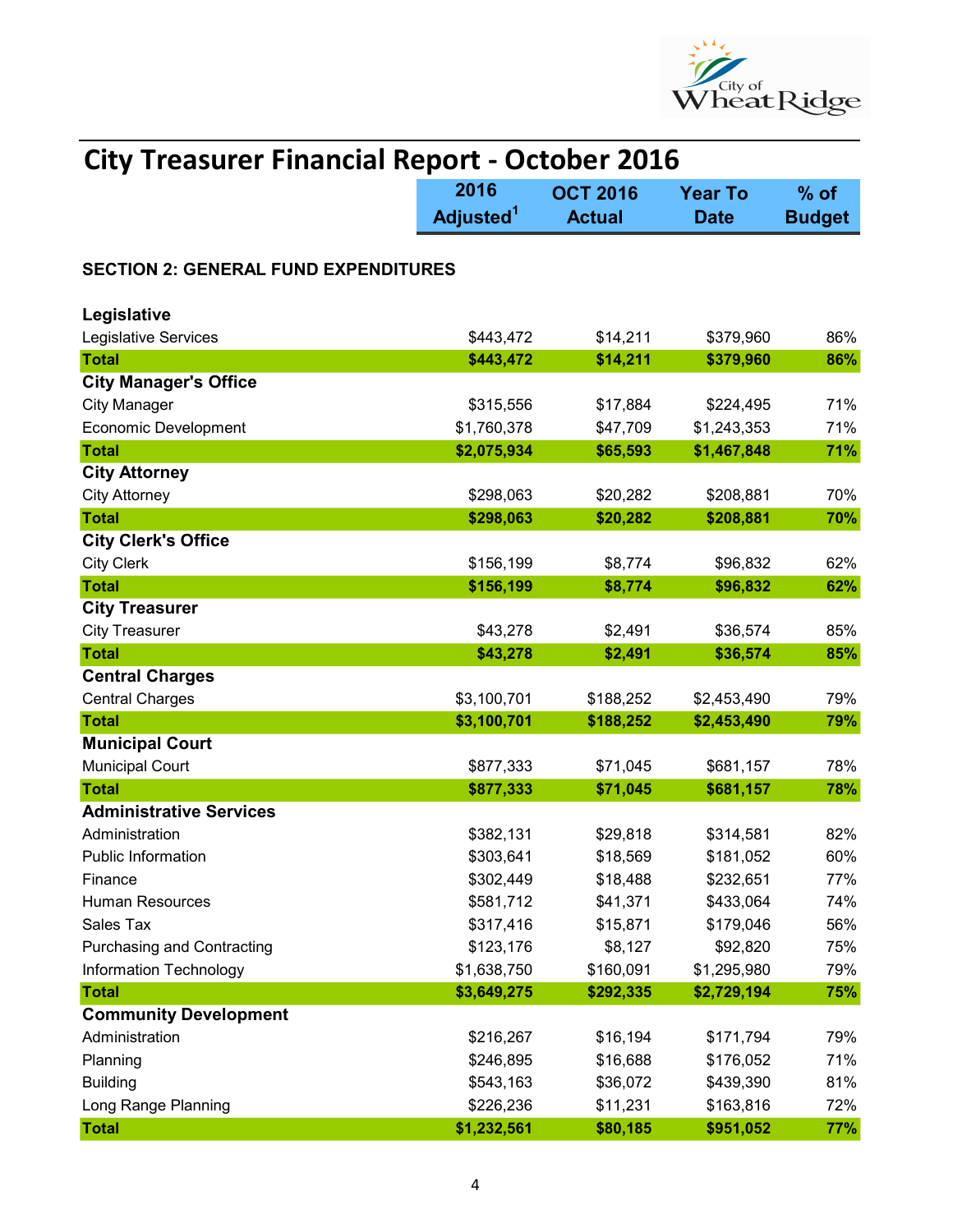

|                                           |                       | <b>City Treasurer Financial Report - October 2016</b> |                |               |  |
|-------------------------------------------|-----------------------|-------------------------------------------------------|----------------|---------------|--|
|                                           | 2016                  | <b>OCT 2016</b>                                       | <b>Year To</b> | $%$ of        |  |
|                                           | Adjusted <sup>1</sup> | <b>Actual</b>                                         | <b>Date</b>    | <b>Budget</b> |  |
| <b>Police</b>                             |                       |                                                       |                |               |  |
| Administration                            | \$831,046             | \$75,622                                              | \$666,712      | 80%           |  |
| Grants                                    | \$130,783             | \$8,263                                               | \$74,673       | 57%           |  |
| <b>Community Services Team</b>            | \$407,860             | \$13,129                                              | \$268,946      | 66%           |  |
| <b>Communications Center</b>              | \$928,371             | \$56,363                                              | \$621,143      | 67%           |  |
| <b>Crime Prevention Team</b>              | \$237,994             | \$18,168                                              | \$197,761      | 83%           |  |
| Records Team                              | \$358,915             | \$26,638                                              | \$282,386      | 79%           |  |
| <b>Training and Accreditation</b>         | \$301,479             | \$16,194                                              | \$171,351      | 57%           |  |
| Patrol                                    | \$4,066,364           | \$325,312                                             | \$3,496,094    | 86%           |  |
| <b>Investigations Bureau</b>              | \$2,221,352           | \$160,979                                             | \$1,663,334    | 75%           |  |
| Crime & Traffic Team                      | \$441,285             | \$34,162                                              | \$338,409      | 77%           |  |
| <b>Total</b>                              | \$9,925,449           | \$734,830                                             | \$7,780,809    | 78%           |  |
| <b>Public Works</b>                       |                       |                                                       |                |               |  |
| Administration                            | \$146,869             | \$11,917                                              | \$119,551      | 81%           |  |
| Engineering                               | \$1,092,226           | \$79,479                                              | \$872,364      | 80%           |  |
| Operations                                | \$3,573,839           | \$261,584                                             | \$2,635,244    | 74%           |  |
| <b>Total</b>                              | \$4,812,934           | \$352,980                                             | \$3,627,159    | 75%           |  |
| <b>Parks and Recreation</b>               |                       |                                                       |                |               |  |
| Administration                            | \$253,020             | \$19,872                                              | \$198,013      | 78%           |  |
| Recreation                                | \$212,814             | \$12,941                                              | \$163,412      | 77%           |  |
| Parks Maintenance                         | \$1,484,561           | \$148,982                                             | \$1,120,622    | 75%           |  |
| Forestry                                  | \$445,821             | \$24,356                                              | \$298,524      | 67%           |  |
| Parks & Open Space                        | \$323,429             | \$33,315                                              | \$197,051      | 61%           |  |
| <b>Anderson Building</b>                  | \$42,900              | \$3,659                                               | \$33,932       | 79%           |  |
| <b>Athletics</b>                          | \$191,154             | \$13,877                                              | \$144,500      | 76%           |  |
| <b>General Programs</b>                   | \$290,617             | \$13,121                                              | \$196,028      | 67%           |  |
| <b>Outdoor Pool</b>                       | \$390,328             | \$10,603                                              | \$355,941      | 91%           |  |
| <b>Active Adult Center</b>                | \$551,709             | \$42,814                                              | \$393,180      | 71%           |  |
| <b>Historic Buildings</b>                 | \$92,796              | \$5,819                                               | \$50,864       | 55%           |  |
| <b>Facility Maintenance</b>               | \$462,539             | \$73,451                                              | \$334,448      | 72%           |  |
| <b>Total</b>                              | \$4,741,688           | \$402,810                                             | \$3,486,515    | 74%           |  |
| <b>Total General Fund</b>                 | \$31,356,887          | \$2,233,788                                           | \$23,899,471   | 76%           |  |
| <b>Transfers to Special Revenue Funds</b> | \$3,065,785           | \$0                                                   | \$1,615,785    |               |  |
|                                           |                       |                                                       |                |               |  |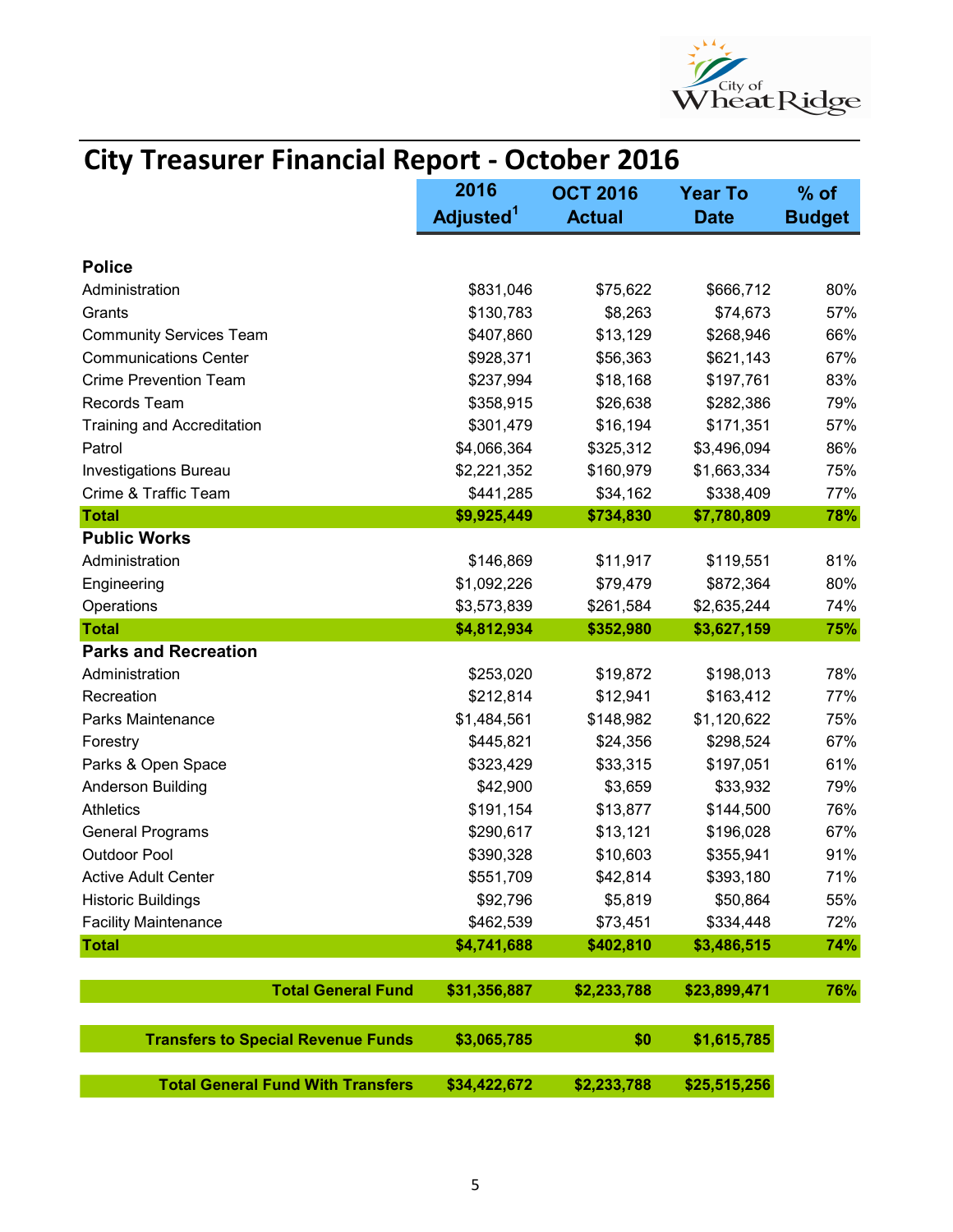

| <b>City Treasurer Financial Report - October 2016</b>                                            |  |                               |                                  |                               |                         |  |  |
|--------------------------------------------------------------------------------------------------|--|-------------------------------|----------------------------------|-------------------------------|-------------------------|--|--|
|                                                                                                  |  | 2016<br>Adjusted <sup>1</sup> | <b>OCT 2016</b><br><b>Actual</b> | <b>Year To</b><br><b>Date</b> | $%$ of<br><b>Budget</b> |  |  |
| <b>Excess of revenues over/under expenditures</b>                                                |  | \$2,390,268                   | $-$310,138$                      | \$1,697,825                   |                         |  |  |
| <b>SECTION 3: RESTRICTED FUNDS</b>                                                               |  |                               |                                  |                               |                         |  |  |
| <b>Fund Balance Ending</b>                                                                       |  | \$5,881,713                   |                                  | \$7,254,141                   |                         |  |  |
| <b>Reserved for Emergencies<sup>3</sup></b>                                                      |  | \$1,181,000                   | \$1,181,000                      | \$1,181,000                   |                         |  |  |
| <b>Reserved for Channel 84</b>                                                                   |  | \$206,783                     | \$206,783                        | \$206,783                     |                         |  |  |
| <b>Unrestricted Fund Balance</b>                                                                 |  | \$4,493,930                   |                                  | \$5,866,358                   |                         |  |  |
| <b>Unrestricted Fund Balance</b>                                                                 |  | 14.3%                         |                                  |                               |                         |  |  |
| <b>SECTION 4: SPECIAL REVENUE FUNDS EXPENDITURES</b><br><b>Capital Improvement Program (CIP)</b> |  |                               |                                  |                               |                         |  |  |
| Expenditures                                                                                     |  | \$8,324,587                   | \$1,291,898                      | \$3,333,638                   | 40%                     |  |  |
| <b>TOTAL EXPENDITURES</b>                                                                        |  | \$8,324,587                   | \$1,291,898                      | \$3,333,638                   | 40%                     |  |  |
| <b>Public Art Fund</b>                                                                           |  |                               |                                  |                               |                         |  |  |
| Expenditures<br><b>TOTAL EXPENDITURES</b>                                                        |  | \$0                           | \$0                              | \$0                           | n/a                     |  |  |
|                                                                                                  |  | \$0                           | \$0                              | \$0                           |                         |  |  |
| <b>Police Investigation Fund</b>                                                                 |  |                               |                                  |                               |                         |  |  |
| Expenditures                                                                                     |  | \$48,536                      | \$0                              | \$23,745                      | 49%                     |  |  |
| <b>TOTAL EXPENDITURES</b>                                                                        |  | \$48,536                      | \$0                              | \$23,745                      | 49%                     |  |  |
| <b>Open Space Fund</b>                                                                           |  |                               |                                  |                               |                         |  |  |
| Expenditures                                                                                     |  | \$2,506,202                   | \$38,054                         | \$562,737                     | 22%                     |  |  |
| <b>TOTAL EXPENDITURES</b>                                                                        |  | \$2,506,202                   | \$38,054                         | \$562,737                     | 22%                     |  |  |
| <b>Municipal Court</b>                                                                           |  |                               |                                  |                               |                         |  |  |
| Expenditures                                                                                     |  | \$29,000                      | \$75                             | \$9,193                       | 32%                     |  |  |
| <b>TOTAL EXPENDITURES</b>                                                                        |  | \$29,000                      | \$75                             | \$9,193                       | 32%                     |  |  |
| <b>Conservation Trust</b>                                                                        |  |                               |                                  |                               |                         |  |  |
| Expenditures                                                                                     |  | \$585,035                     | \$0                              | \$256,434                     | 44%                     |  |  |
| <b>TOTAL EXPENDITURES</b>                                                                        |  | \$585,035                     | \$0                              | \$256,434                     | 44%                     |  |  |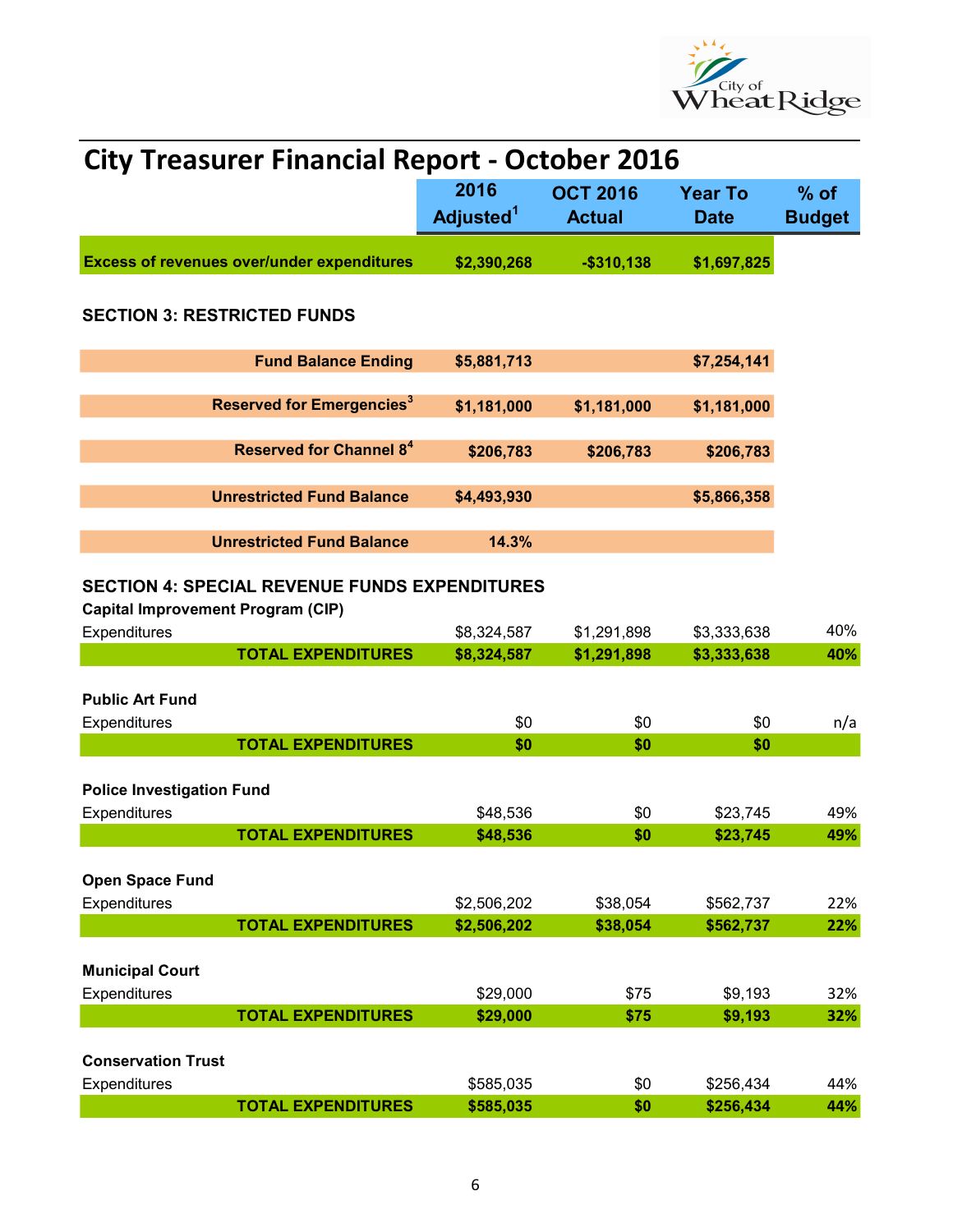

| <b>City Treasurer Financial Report - October 2016</b>         |                                                  |                               |                               |                         |            |  |
|---------------------------------------------------------------|--------------------------------------------------|-------------------------------|-------------------------------|-------------------------|------------|--|
|                                                               |                                                  | 2016<br>Adjusted <sup>1</sup> | <b>Year To</b><br><b>Date</b> | $%$ of<br><b>Budget</b> |            |  |
|                                                               |                                                  |                               |                               |                         |            |  |
| <b>Capital Equipment Replacement Fund</b>                     |                                                  |                               |                               |                         |            |  |
| Expenditures                                                  | <b>TOTAL EXPENDITURES</b>                        | \$432,509<br>\$432,509        | \$183,862<br>\$183,862        | \$211,152<br>\$211,152  | 49%<br>49% |  |
|                                                               |                                                  |                               |                               |                         |            |  |
| <b>Crime Prevention/Code Enforcement Fund</b><br>Expenditures |                                                  | \$408,016                     | \$26,732                      | \$313,614               | 77%        |  |
|                                                               | <b>TOTAL EXPENDITURES</b>                        | \$408,016                     | \$26,732                      | \$313,614               | 77%        |  |
| <b>Recreation Center</b>                                      |                                                  |                               |                               |                         |            |  |
| Expenditures                                                  |                                                  | \$2,382,401                   | \$178,208                     | \$1,842,477             | 77%        |  |
|                                                               | <b>TOTAL EXPENDITURES</b>                        | \$2,382,401                   | \$178,208                     | \$1,842,477             | 77%        |  |
|                                                               | <b>SECTION 5: SPECIAL REVENUE FUNDS REVENUES</b> |                               |                               |                         |            |  |
| <b>Capital Improvement Program (CIP)</b>                      |                                                  |                               |                               |                         |            |  |
| Revenues                                                      |                                                  | \$6,073,345                   | \$32,668                      | \$4,027,998             | 66%        |  |
|                                                               | <b>TOTAL REVENUES</b>                            | \$6,073,345                   | \$32,668                      | \$4,027,998             | 66%        |  |
| <b>Public Art Fund</b>                                        |                                                  |                               |                               |                         |            |  |
| Revenues                                                      |                                                  | \$96,340                      | \$5                           | \$81,427                | 85%        |  |
|                                                               | <b>TOTAL REVENUES</b>                            | \$96,340                      | \$5                           | \$81,427                | 85%        |  |
| <b>Police Investigation Fund</b>                              |                                                  |                               |                               |                         |            |  |
| Revenues                                                      |                                                  | \$68,216                      | \$0                           | \$92,883                | 136%       |  |
|                                                               | <b>TOTAL REVENUES</b>                            | \$68,216                      | \$0                           | \$92,883                | 136%       |  |
|                                                               |                                                  |                               |                               |                         |            |  |
| Open Space Fund                                               |                                                  |                               |                               |                         |            |  |
| Revenues                                                      |                                                  | \$1,717,239                   | \$121,694                     | \$2,142,198             | 125%       |  |
|                                                               | <b>TOTAL REVENUES</b>                            | \$1,717,239                   | \$121,694                     | \$2,142,198             | 125%       |  |
| <b>Municipal Court</b>                                        |                                                  |                               |                               |                         |            |  |
| Revenues                                                      |                                                  | \$107,622                     | \$2,011                       | \$102,972               | 96%        |  |
|                                                               | <b>TOTAL REVENUES</b>                            | \$107,622                     | \$2,011                       | \$102,972               | 96%        |  |
|                                                               |                                                  |                               |                               |                         |            |  |
| <b>Conservation Trust</b>                                     |                                                  |                               |                               |                         |            |  |
| Revenues                                                      |                                                  | \$515,878                     | \$40                          | \$716,041               | 139%       |  |
|                                                               | <b>TOTAL REVENUES</b>                            | \$515,878                     | \$40                          | \$716,041               | 139%       |  |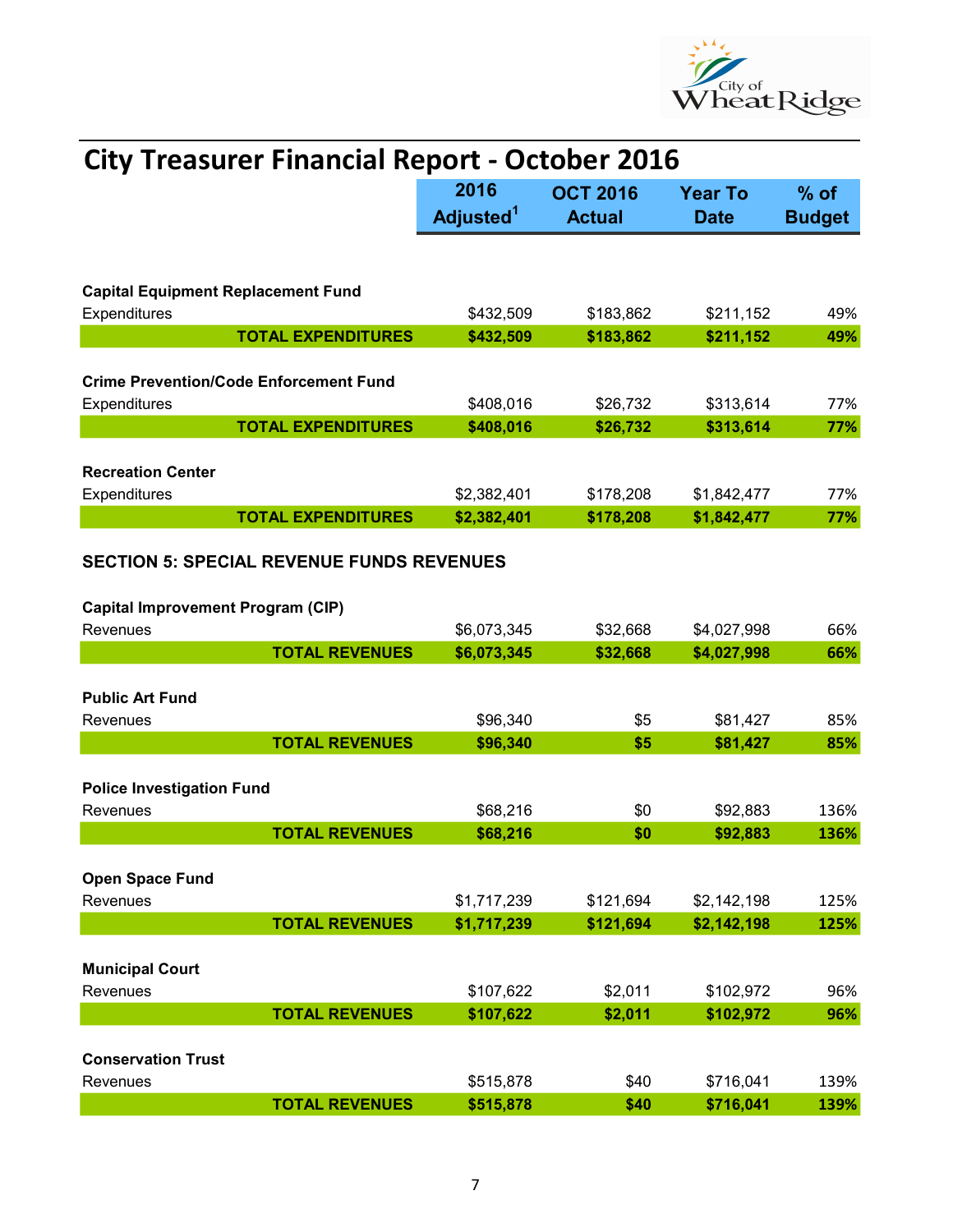

| <b>City Treasurer Financial Report - October 2016</b>                   |                               |                         |              |      |
|-------------------------------------------------------------------------|-------------------------------|-------------------------|--------------|------|
|                                                                         | 2016<br>Adjusted <sup>1</sup> | $%$ of<br><b>Budget</b> |              |      |
|                                                                         |                               | <b>Actual</b>           | <b>Date</b>  |      |
| <b>Capital Equipment Replacement Fund</b>                               |                               |                         |              |      |
| Revenues                                                                | \$563,121                     | \$16                    | \$523,017    | 93%  |
| <b>TOTAL REVENUES</b>                                                   | \$563,121                     | \$16                    | \$523,017    | 93%  |
| <b>Crime Prevention/Code Enforcement Fund</b><br>Revenues               | \$616,859                     | \$43,460                | \$777,304    | 126% |
| <b>TOTAL REVENUES</b>                                                   | \$616,859                     | \$43,460                | \$777,304    | 126% |
|                                                                         |                               |                         |              |      |
| <b>Recreation Center</b><br>Revenues                                    | \$2,973,411                   | \$142,275               | \$2,686,656  | 90%  |
| <b>TOTAL REVENUES</b>                                                   | \$2,973,411                   | \$142,275               | \$2,686,656  | 90%  |
| <b>SECTION 6: OVERALL SUMMARY</b><br><b>TOTAL GENERAL FUND REVENUES</b> | \$40,304,385                  | \$2,543,926             | \$32,769,397 | 81%  |
| <b>TOTAL GENERAL FUND EXPENDITURES</b>                                  | \$34,422,672                  | \$2,233,788             | \$25,515,256 | 74%  |
|                                                                         |                               |                         |              |      |
| <b>TOTAL CAPITAL FUNDS REVENUES</b>                                     | \$6,073,345                   | \$32,668                | \$4,027,998  | 66%  |
| <b>TOTAL CAPITAL FUNDS EXPENDITURES</b>                                 | \$8,324,587                   | \$1,291,898             | \$3,333,638  | 40%  |
|                                                                         |                               |                         |              |      |
| <b>TOTAL SPECIAL REVENUE FUNDS REVENUES</b>                             | \$6,658,686                   | \$309,500               | \$7,122,498  | 107% |
| <b><i>OTAL SPECIAL REVENUE FUNDS EXPENDITURES</i></b>                   | \$14,716,286                  | \$1,718,829             | \$6,552,991  | 45%  |
|                                                                         |                               |                         |              |      |
| <b>GRAND TOTAL REVENUES</b>                                             | \$53,036,416                  | \$2,886,095             | \$43,919,893 | 83%  |
| <b>GRAND TOTAL EXPENDITURES</b>                                         | \$57,463,545                  | \$5,244,515             | \$35,401,885 | 62%  |
| <b>SECTION 7: INVESTMENT SUMMARY</b>                                    |                               |                         |              |      |
| <b>TOTAL INVESTED FUNDS</b>                                             |                               | \$5,431,489             |              |      |
| <b>TOTAL CASH</b>                                                       |                               | \$6,804,821             |              |      |
| <b>OVERALL TOTAL FUNDS</b>                                              |                               | \$12,236,310            |              |      |

## Notes:

 $1$ The Adjusted budget is the annual budget approved by City Council, including any amendments, carryovers from the prior fiscal year, and mid-year supplemental budget appropriations.